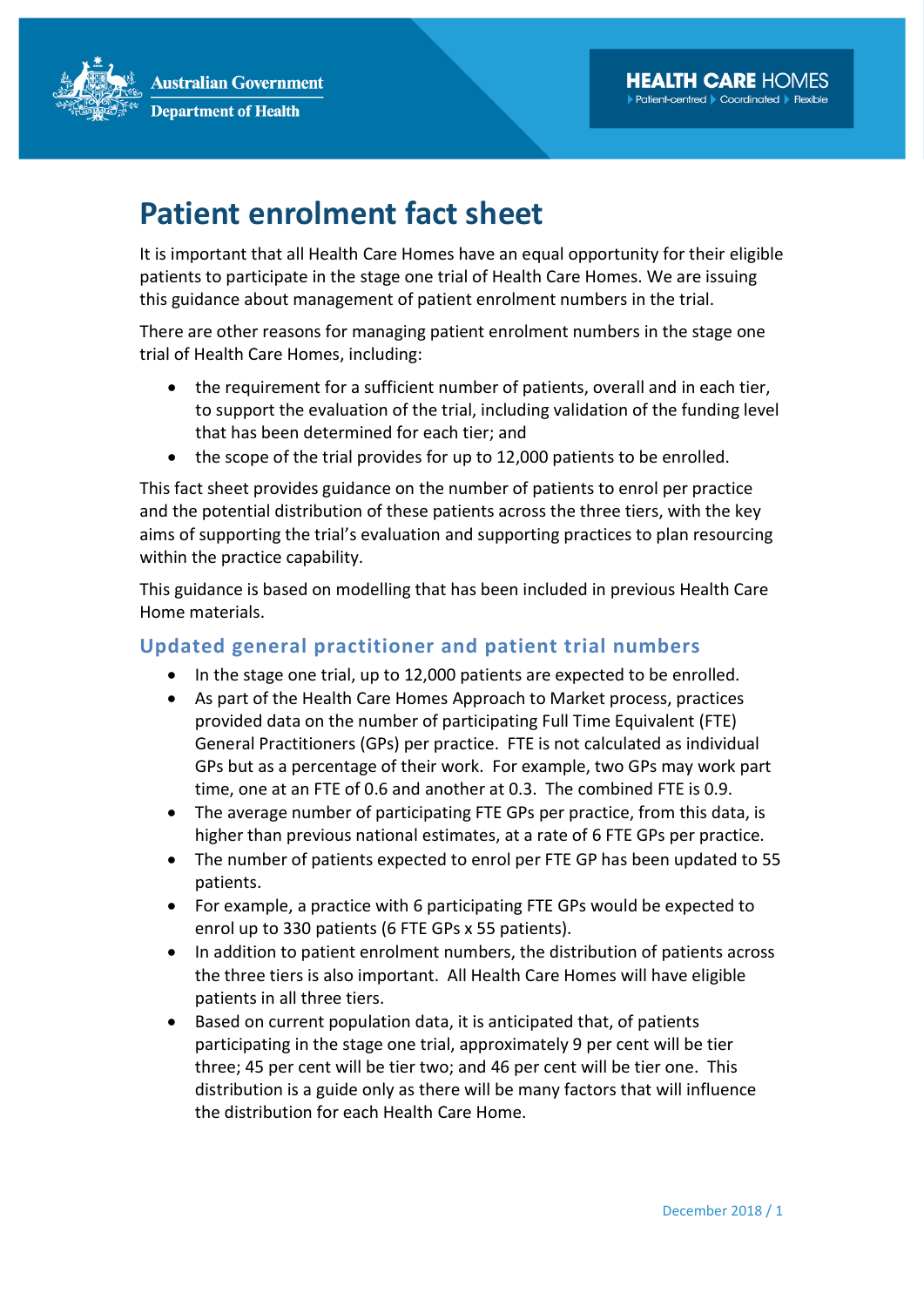

- The Department of Human Services (DHS) Health Professional Online Services (HPOS) system will help practices monitor and manage patient enrolment numbers at the practice level. The HPOS system will display the number of registered patients, the practice maximum patient load (i.e. number of FTE GP x 55), and the percentage of patient allocation (i.e. number of registered patients as a percentage of the practice maximum enrolment number).
- Individual GPs may enrol more patients where others in the practice enrol less, as patient enrolment numbers will be monitored at the practice level.
- Once a practice hits their maximum enrolment number, the practice will not be able to enrol more patients on the HPOS system. However DHS, on request from the department, is able to adjust a practice's maximum patient load. This can be scaled up or down if there have been changes to the FTE participating in the trial since the application was submitted.
- The HPOS system will count active patients, so withdrawals from the trial can be replaced.
- Supported by the HPOS system, practices will need to develop their own process for monitoring patient enrolment numbers and distribution of patients across the three tiers and providing feedback to participating GPs.
- A steady on-boarding of patients is expected, with full enrolment expected to be reached by 30 June 2019. Establishing routine monitoring will help practices manage patient enrolment numbers as practices approach their maximum patient load.
- The department will monitor aggregate patient enrolment numbers and distribution of patients across the three tiers throughout the trial. This will enable the department to provide feedback to practices where enrolment patterns are considered different than expected.
- It may also identify opportunities to revise the practice maximum enrolment number (for example, where other practices will not meet their maximum enrolment number).

## What happens if we hit our patient limit?

- If you reach your maximum patient enrolment number, please advise GPs in the practice not to assess more patients.
- While there may be more patients in the practice who may be eligible, it is important to remember that this is a trial of a new service delivery model and is subject to evaluation protocols.
- If you are approaching your maximum patient load and wish to seek an increased patient limit, contact the department to express this interest.